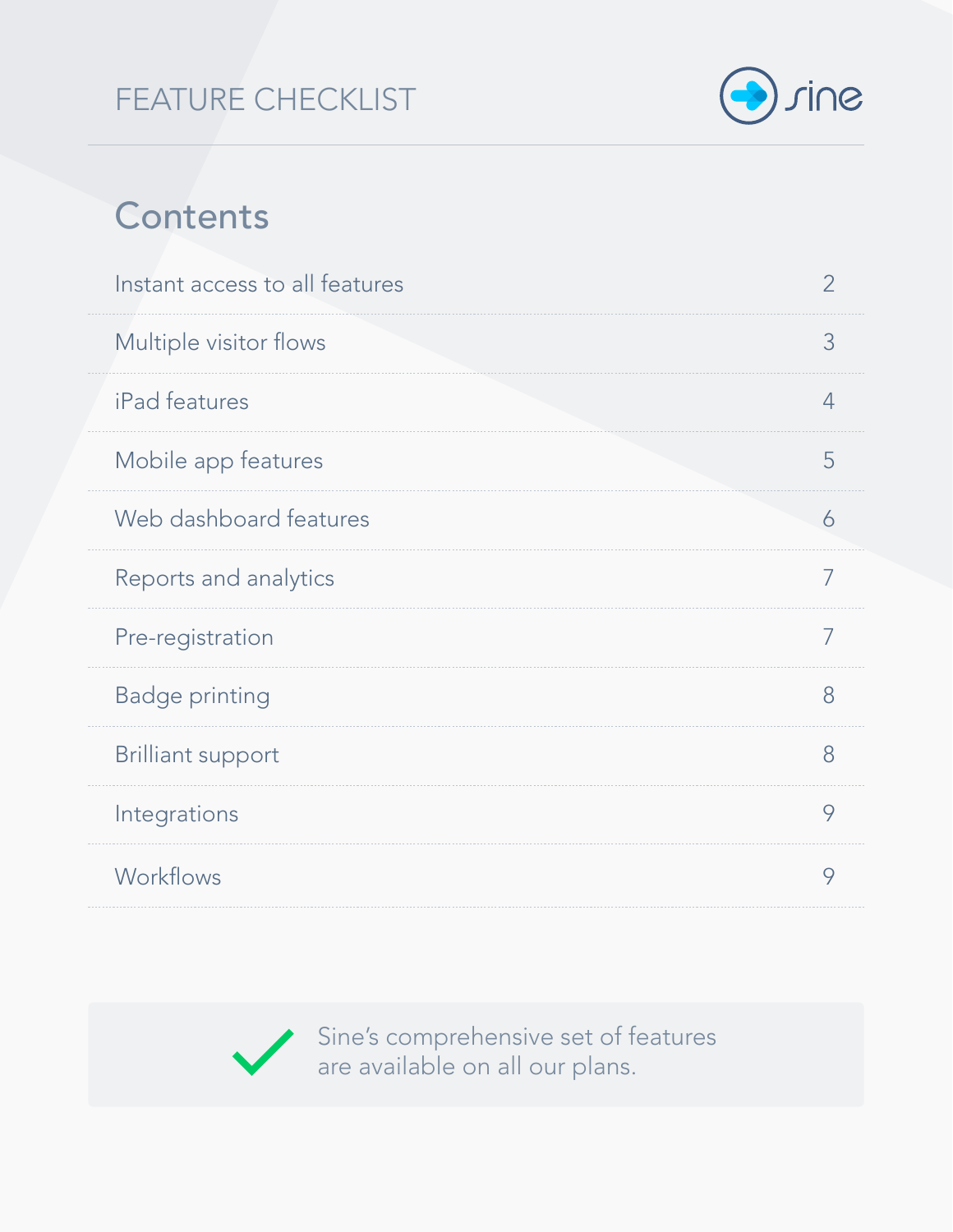

### Instant access to all features

### Web, mobile & iPad check-in

Check-in visitors, contractors and staff via the web, mobile or iPad.

### Unlimited Hosts

Upload unlimited Hosts at your site. Allow them to receive an alert via SMS, email or push notification when their guest arrives. Mask your host directory at high-risk sites. Sync your employee directory to Sine. Set Hosts by visitor type.

### Unlimited Messaging

Hosts can receive SMS on ALL plans. Send SMS notifications to visitors and contractors. No need to worry about buying separate SMS credits, everything is included!

### Unlimited iPads

Sync unlimited iPads to your site and fast track the check-in process at multiple access points.

### Unlimited data usage

Your data will never be deleted, with no constraints on time or volume. Sine scales with your usage from one site to thousands of sites.

### Employee in/out

Customise employee check-in for speed and efficiency. Allow return check-in, pre-fill of forms, and select Host requirements, or no Host requirements as needed.

#### Photo ID enabled

Capture photo ID of your guests with all our plans with the option to take a new photo of returning users each time they check-in. Enable or disable this feature depending on your security requirements.

### Print visitor badges

Automatically print self-adhesive badges with all Sine plans. Add Wi-Fi passwords and identify your guests more readily. Skip badge printing for staff or deliveries as required. Print badges with or without visitor's photo.

### Host mobile app

Allow Hosts to accept or reject visitors or entry requests right from the Sine Pro mobile app. Ideal to approve or decline special permit requests and to enhance security levels at your site.

#### Evacuation ready

Access live evacuation lists in an instant. Print, email or access live on-site visitor lists in case of a drill or emergency. Send group notifications via push notification or email.

### International language support

SinePoint Pro for iPad supports: English, English (US), Danish, Croatian, Polish, Serbian, Swedish, German, Spanish, Italian, Portuguese, Greek, French, Dutch, Russian, Turkish, Chinese (simplified), Chinese (traditional), Japanese, Korean, Bahasa Indonesian.

Switch between languages for multinational sites, choose your check-in language for each visitor.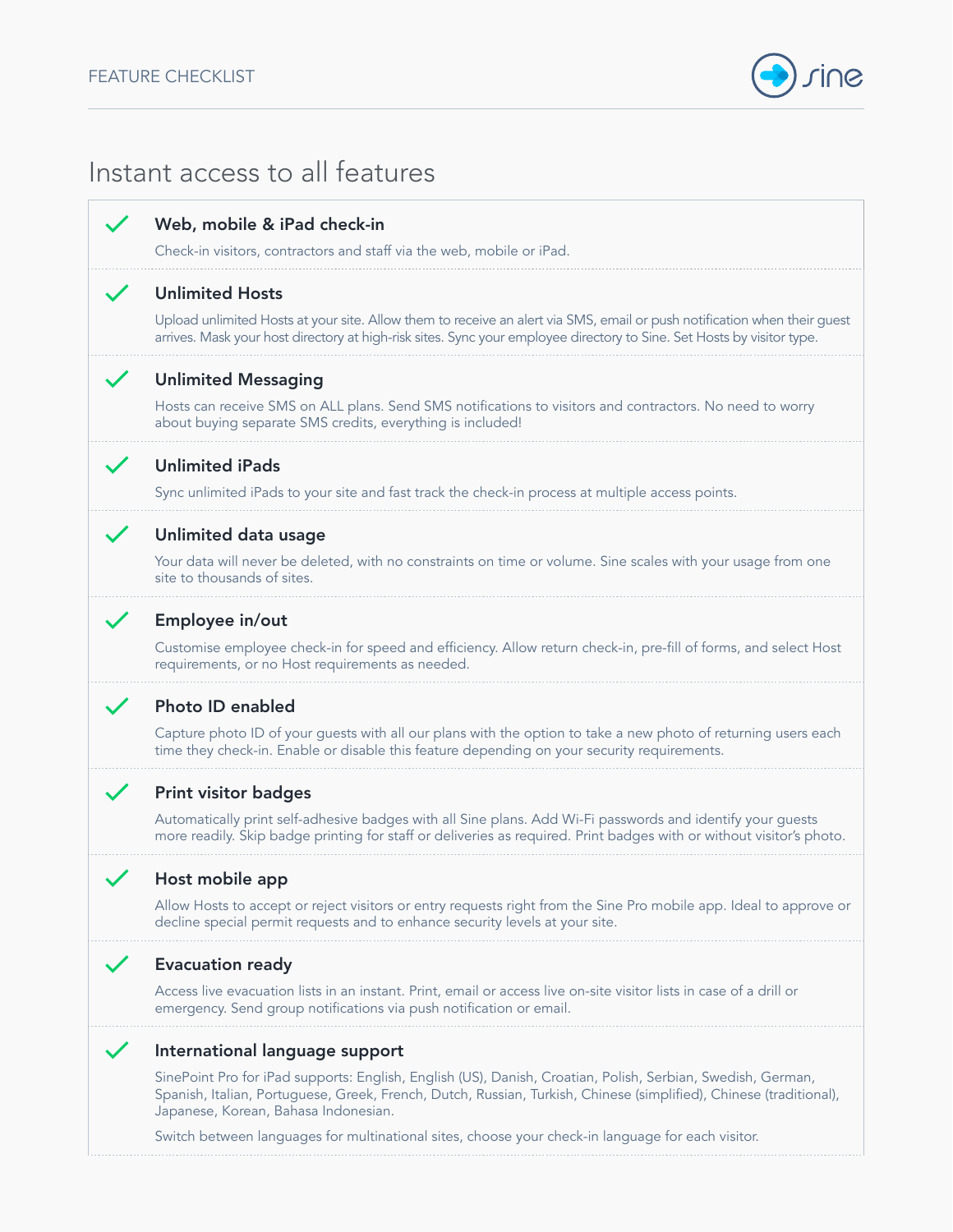

### Contactless mobile check-in with QR codes and geofencing

Flexible options for contactless check-in, allow visitors to be automatically checked in when they enter geofenced premises or by scanning a QR code – all from the Sine Pro mobile app.

## Multiple visitor flows

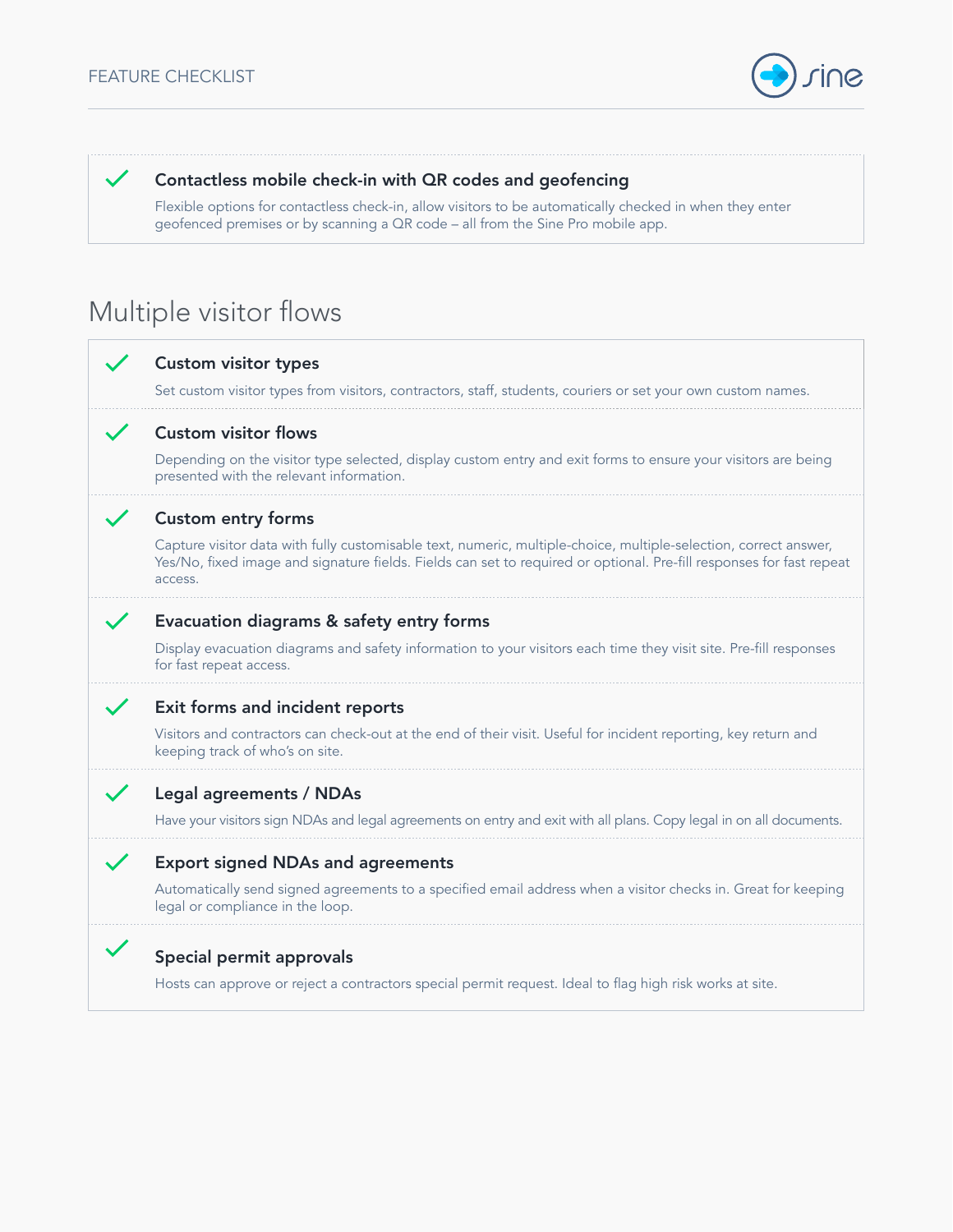

# iPad features

### Instant set-up

Get started with SinePoint Pro within minutes. Just sync to your Sine account.

### Photo verification

Turn on or off photo capture via the SinePoint Pro iPad App and increase security at your site. Photo capture included with all plans. You can also force repeat Photo ID on each check-in for added security.

### Company branding

Add your company's logo and website backgrounds to display on the Sine iPad app. Display a slideshow of 3 custom backgrounds.

### Fast repeat access

Your repeat visitors and contractors just need to enter their mobile number or email to gain fast repeat access. We never allow re-entry by name alone.

### Fast check-out

Visitors can check out quickly straight from the iPad or mobile app. Front desk and Hosts can also check-out visitors from the web dashboard.

### QR scan to check-out

Visitors can check out using their QR coded badges. Each QR code is assigned to each individual for that visit only.

### Deliveries and courier one-tap check-in

Enable one-tap check-in for couriers and deliveries. Set up your mailroom to receive notifications that a delivery has arrived or an item is ready for collection.

### Facial recognition

Have your guests check-out with Sine's FaceCheck feature. Facial recognition allows the visitor or contractor to check-out using just their face.

#### Device management

Add Sine's device management to your iPads and forget about Apple IDs. Detect if your iPad is offline (extra costs apply for iPad device management).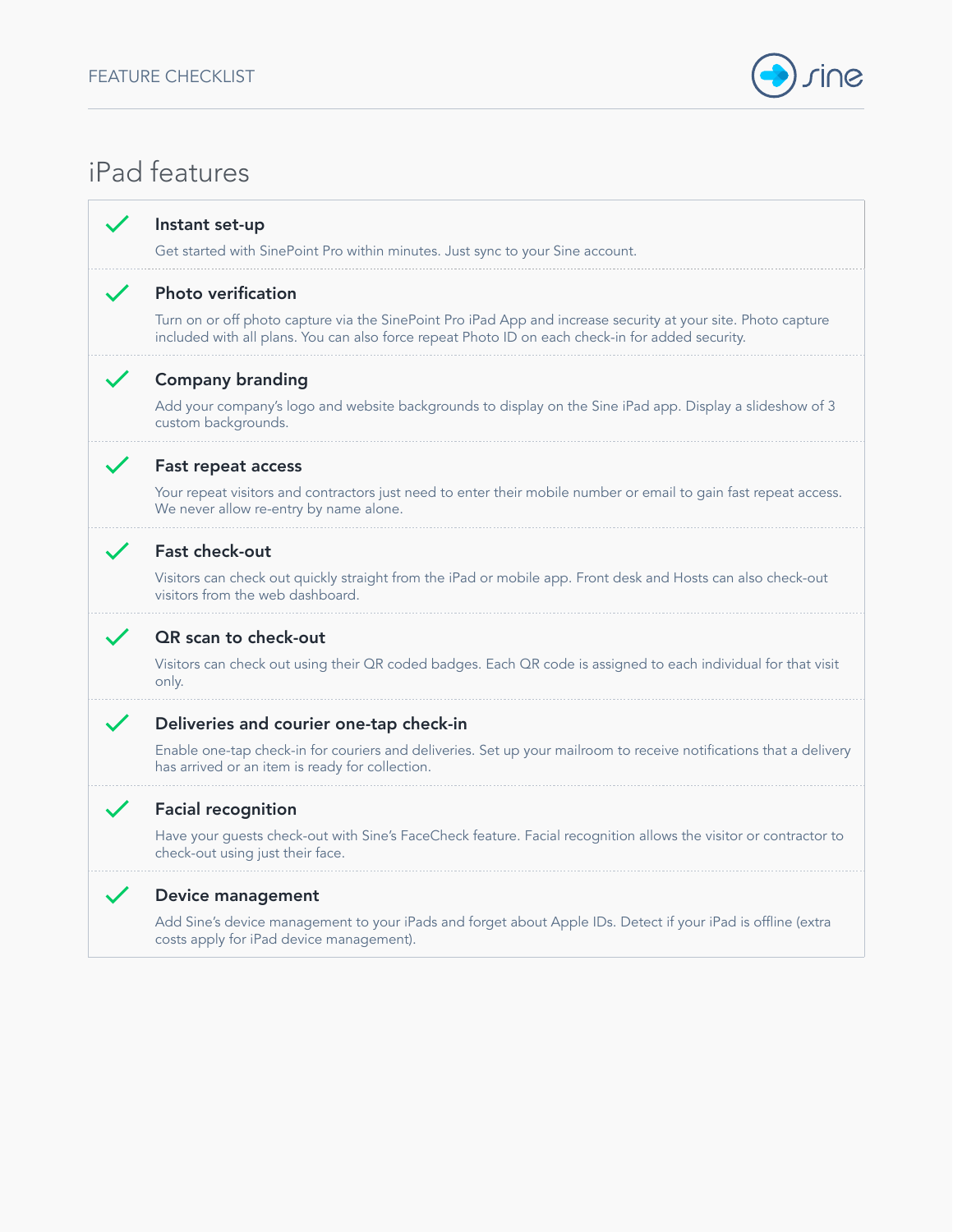

# Mobile app features

### Free mobile check-in

Free mobile check-in for busy repeat visitors and contractors with the SinePro mobile app on iPhone and Android.

### Geofencing check-in

Sine for mobile is location-aware. Check-in and out of a site when you are on site and within a pre-set geofence. Receive entry and exit notifications to remind your visitors, contractors and staff to check-in and out.

### QR code check-in

Add more precision to the location of your visitors' check-in and check-out using QR code wall posters on site. Ideal for remote sites – no iPad required which keeps setup costs lower.

### Smart notifications

Check-in, check-out, dismiss and even remove nearby notifications for sites you no longer visit, right from your lock screen.

### ID check for mobile

Require that visitors and contractors using the Sine mobile Apps have verified their identity. Make photo ID, mobile number verification and email verification mandatory for site entry.

### Document upload to profile

Visitors and contractors can upload documents, certificates and licence images directly to their mobile app profile, viewable when they check-in and automatically added to your sites records.

### Host messaging and check-out

Hosts can swipe to reveal messaging to visitors and check-out of visitors. Ideal to let your visitors know you are on your way to meet them. Send custom messages.

### Live time-on-site counter for time and attendance

Check employee time and attendance in an instant with the live time-on-site counter, right from the web dashboard.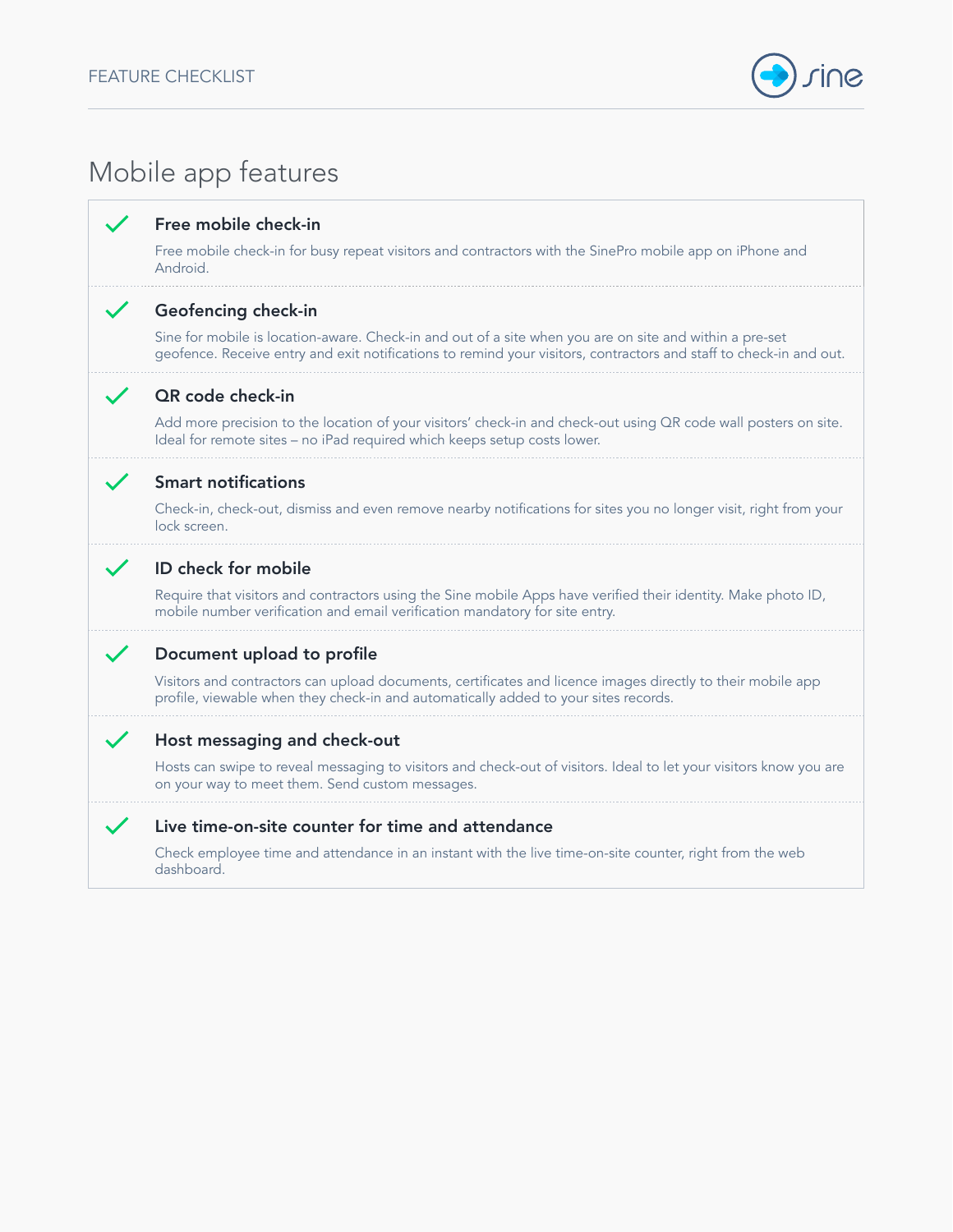

## Web dashboard features



\* Large plan required.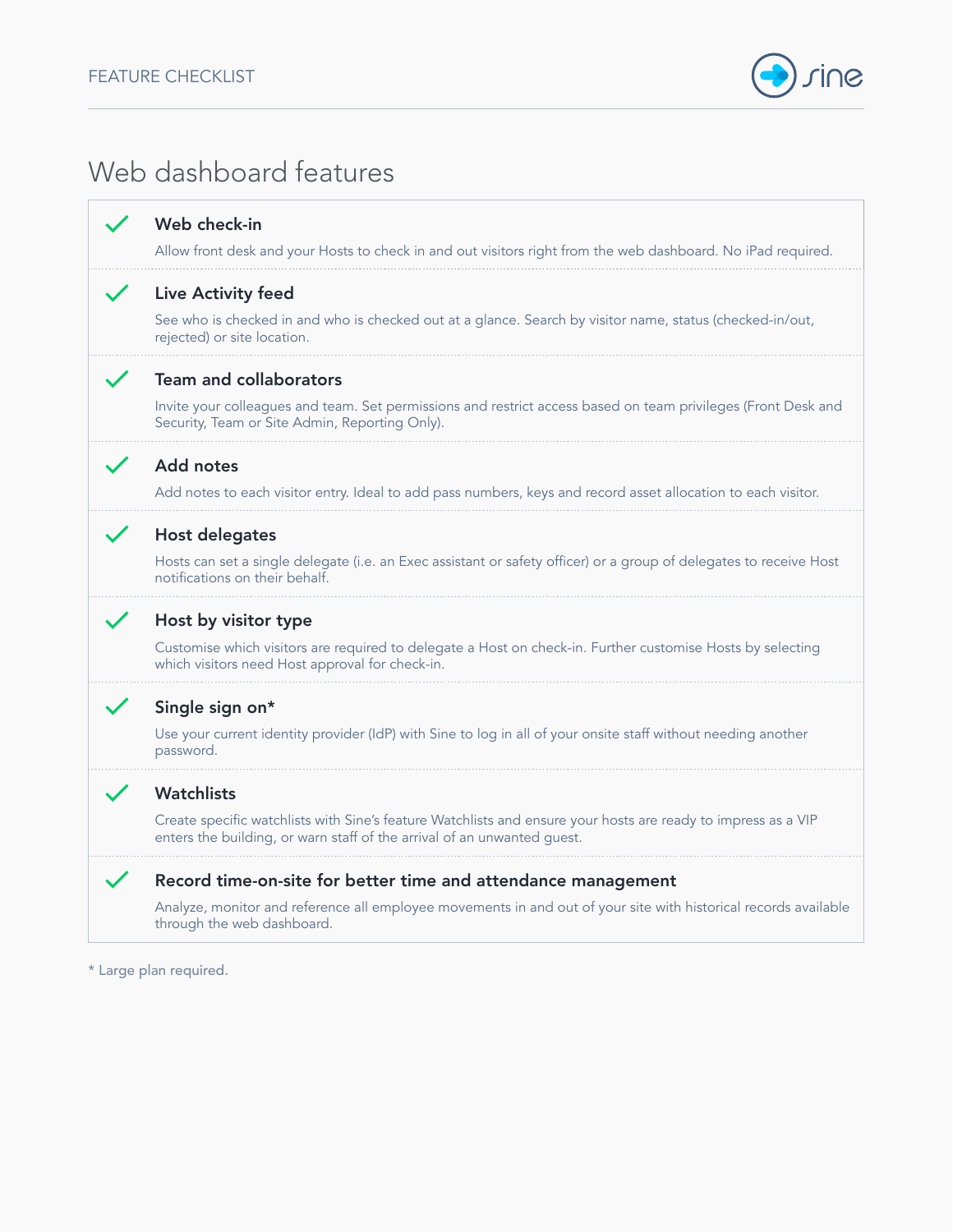

# Reports and analytics

### Powerful reporting

Generate detailed reports over all sites or one site. See data on both checked-in visitors and exceptions, filtered by sites, times, and device used. Export data into CSV and see the full picture.

### Auto reporting

Set up automatic daily reports and share reports with your team. Set a time of day you wish to receive your daily report.

### Portfolio ready

View reports across a portfolio of sites on your account. Get the helicopter view of all check in and compliance activity across your portfolio.

### Pre-registration

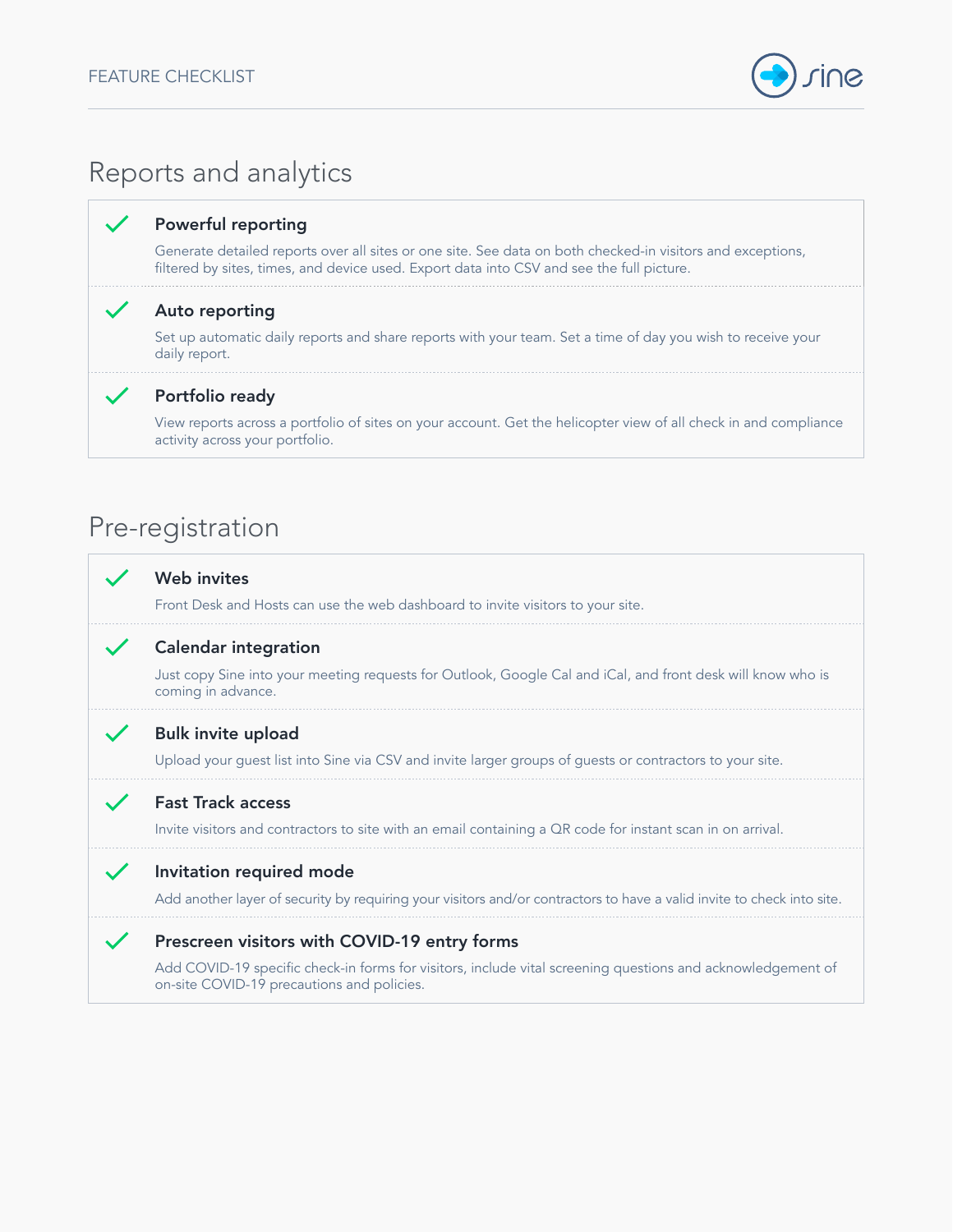

| <b>Badge printing</b> |                                                                                                                                                                   |  |  |  |
|-----------------------|-------------------------------------------------------------------------------------------------------------------------------------------------------------------|--|--|--|
|                       | Instant badge printing<br>Print custom badges in black & white or colour from your SinePoint Pro iPad, SinePro mobile app or SineWeb<br>dashboard.                |  |  |  |
|                       | Pre-print guest badges<br>Pre-print guest badges that have been pre-registered. Print one badge or all badges. Great for events and<br>conferences.               |  |  |  |
|                       | Mobile app printing<br>Visitors and contractors checking in on Sine Pro for mobile can have their badges printed instantly.                                       |  |  |  |
|                       | Web dashboard printing<br>Print badges directly from your web dashboard. Connect your printer directly to your desktop or print via the iPad.                     |  |  |  |
|                       | Unlimited printers per site<br>Add unlimited printers to your Site to cover multiple access points.                                                               |  |  |  |
|                       | Printer out-of-paper alerts<br>Receive alerts when your Brother badge printer has run low on paper and when normal service has been<br>restored to your printers. |  |  |  |

# Brilliant support

 $\checkmark$ 

 $\checkmark$ 

### Real people, real support

All plans are supported by our dedicated global support team via live chat, email and telephone.

### Enterprise support

Let the Sine support team set up all branding, entry and exit forms and establish your Sine account with no fuss. Extra costs apply for account setup.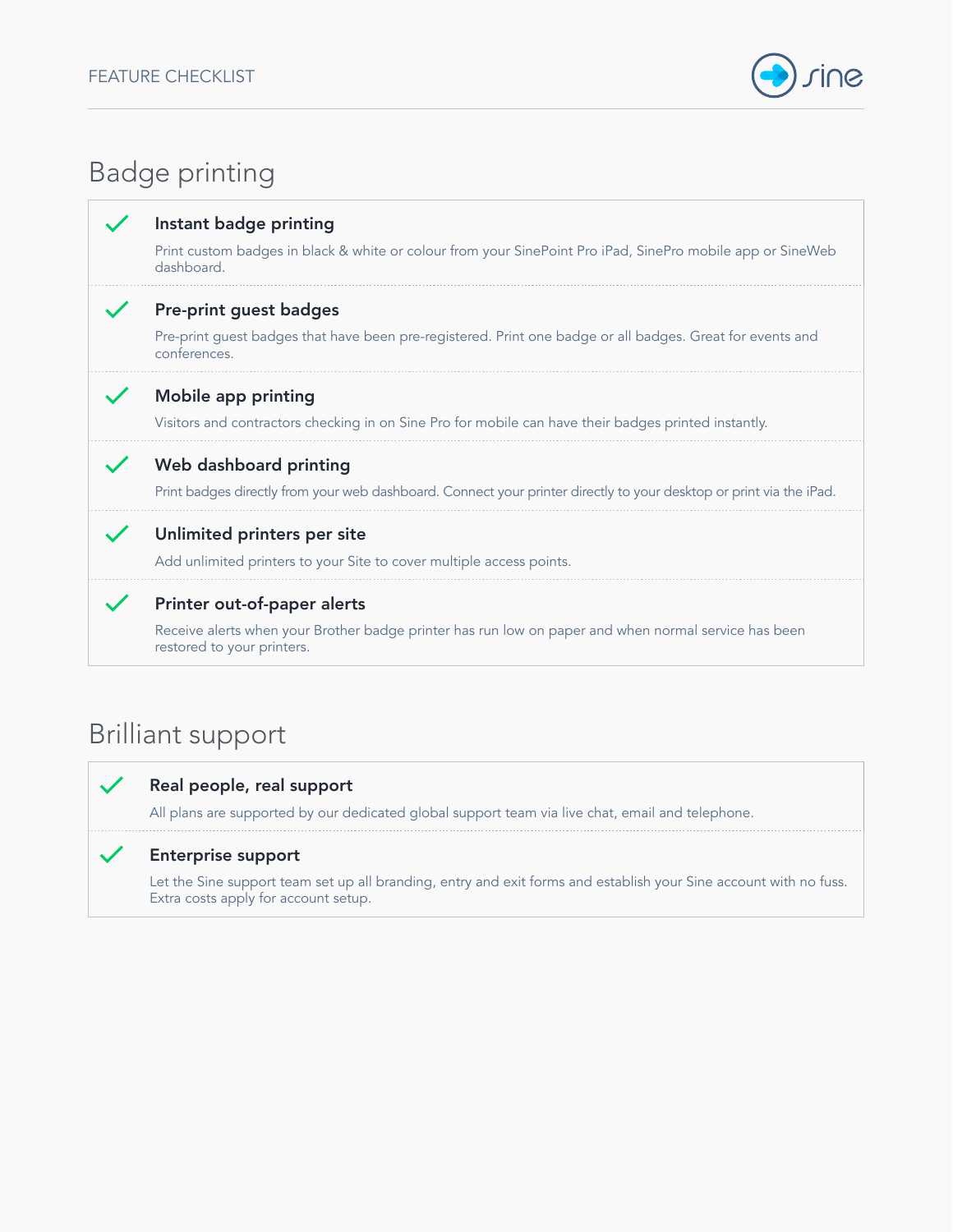

### Integrations

| <b>Employee directories</b><br>Sync your Active Directory with Sine's Host list and keep your Hosts data up-to-date automatically.                                  |
|---------------------------------------------------------------------------------------------------------------------------------------------------------------------|
| Inductions and HSE systems*                                                                                                                                         |
| Integrate Sine with popular induction and safety systems and check your contractors are inducted or compliant<br>on arrival at site.                                |
| <b>Guest Wi-Fi</b>                                                                                                                                                  |
| Integrate Sine with guest Wi-Fi systems and provide your visitors with guest login details on check-in.                                                             |
| Make your own                                                                                                                                                       |
| With the Sine WebHook service you can write a custom integration very quickly to any endpoint you decide to set.                                                    |
| <b>View active integrations</b>                                                                                                                                     |
| From the Site List page, view all active integrations allocated per site.                                                                                           |
| Key management Systems*                                                                                                                                             |
| Automatically assign individually purposed key sets to verified contractors with our key cabinet integrations.                                                      |
| Check visitor temperatures with Thermal Check*                                                                                                                      |
| Take accurate readings of visitor and staff temperatures on arrival and accept or reject site access based on the<br>temperature recording from the Sine dashboard. |

### Workflows\*